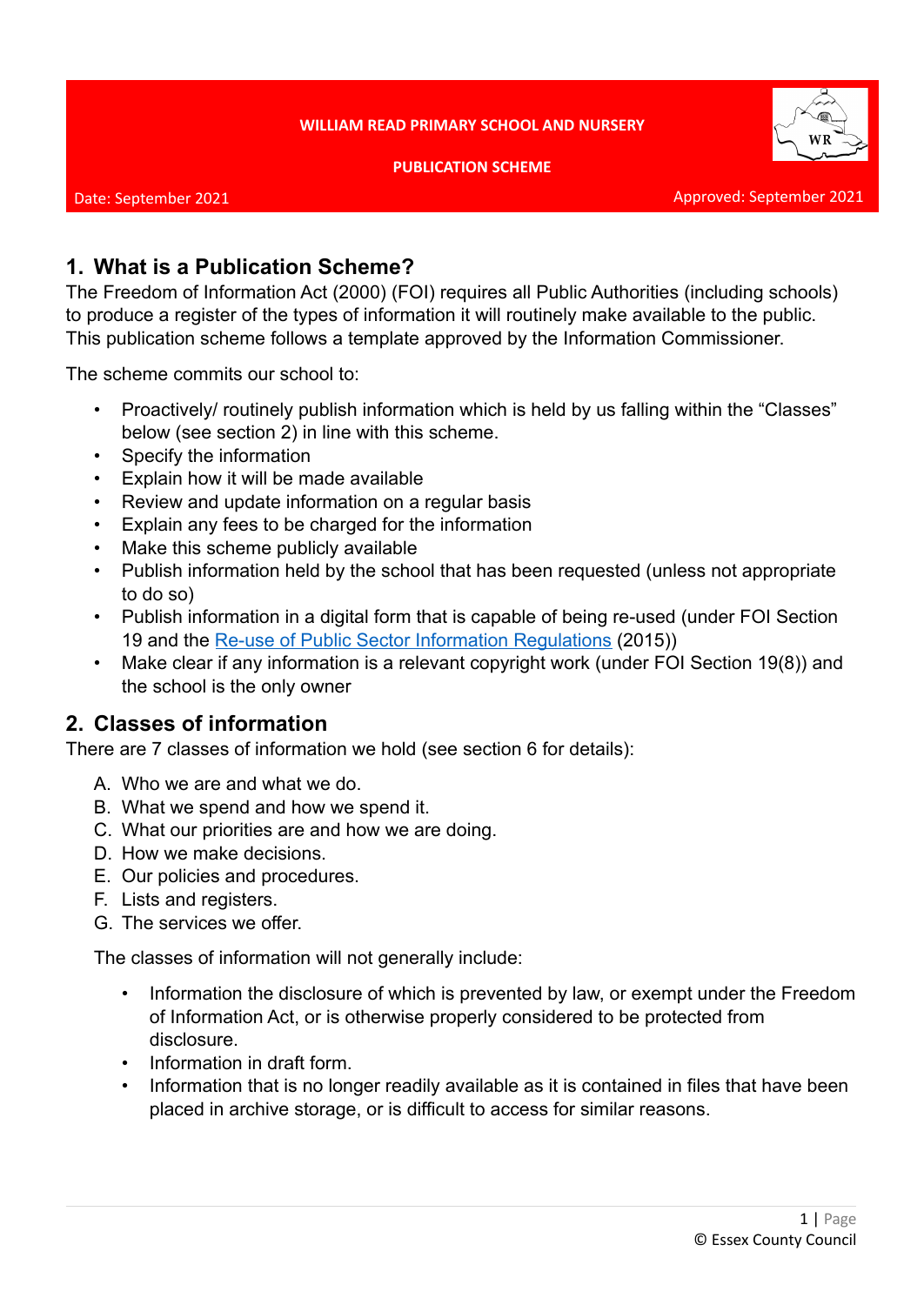# **3. Making Information Available:**

Information will be provided on a website. Where it is impracticable to make information available on a website or when an individual does not wish to access the information by the website, the school will indicate how information can be obtained by other means and provide it by those means (see Section 6).

In exceptional circumstances some information may be available only by viewing in person. Where this manner is specified, contact details will be provided. An appointment to view the information will be arranged within a reasonable timescale.

Information will be provided in the language in which it is held or in such other language that is legally required. Where an authority is legally required to translate any information, it will do so.

Obligations under disability and discrimination legislation and any other legislation to provide information in other forms and formats will be adhered to when providing information in accordance with this scheme.

# **4. Charging**

Charges may be made for information published under this scheme. The purpose of this scheme is to make the greatest amount of information readily available at minimum inconvenience and cost to the public. Charges made by the school for routinely published material will be justified and transparent and kept to a minimum.

Material which is published and accessed on a website will be provided free of charge.

Charges may be made for information subject to a charging regime specified by law.

Charges may be made to cover our costs such as:

- photocopying
- postage and packaging
- the costs directly incurred as a result of viewing information

Charges may also be made for information provided under this scheme where they are legally authorised, they are in all circumstances (including the general principles of the right of access to information held) justified and are in accordance with a published schedule or schedules of fees which is readily available to you.

Charges may also be made for making datasets (or parts of datasets) that are relevant copyright works available for re-use. These charges will be in accordance with the terms of the [Re-use of Public Sector Information Regulations](http://www.legislation.gov.uk/uksi/2015/1415/contents/made) (2015), where they apply, or with regulations made under FOI Section 11B, or with other statutory powers of the school.

If a charge is to be made, confirmation of the payment due will be given before the information is provided. Payment will be requested prior to provision of the information.

## **5. Written requests**

Information held by the school that is not published under this scheme can be requested in writing, when its provision will be considered in accordance with the provisions of the Freedom of Information Act.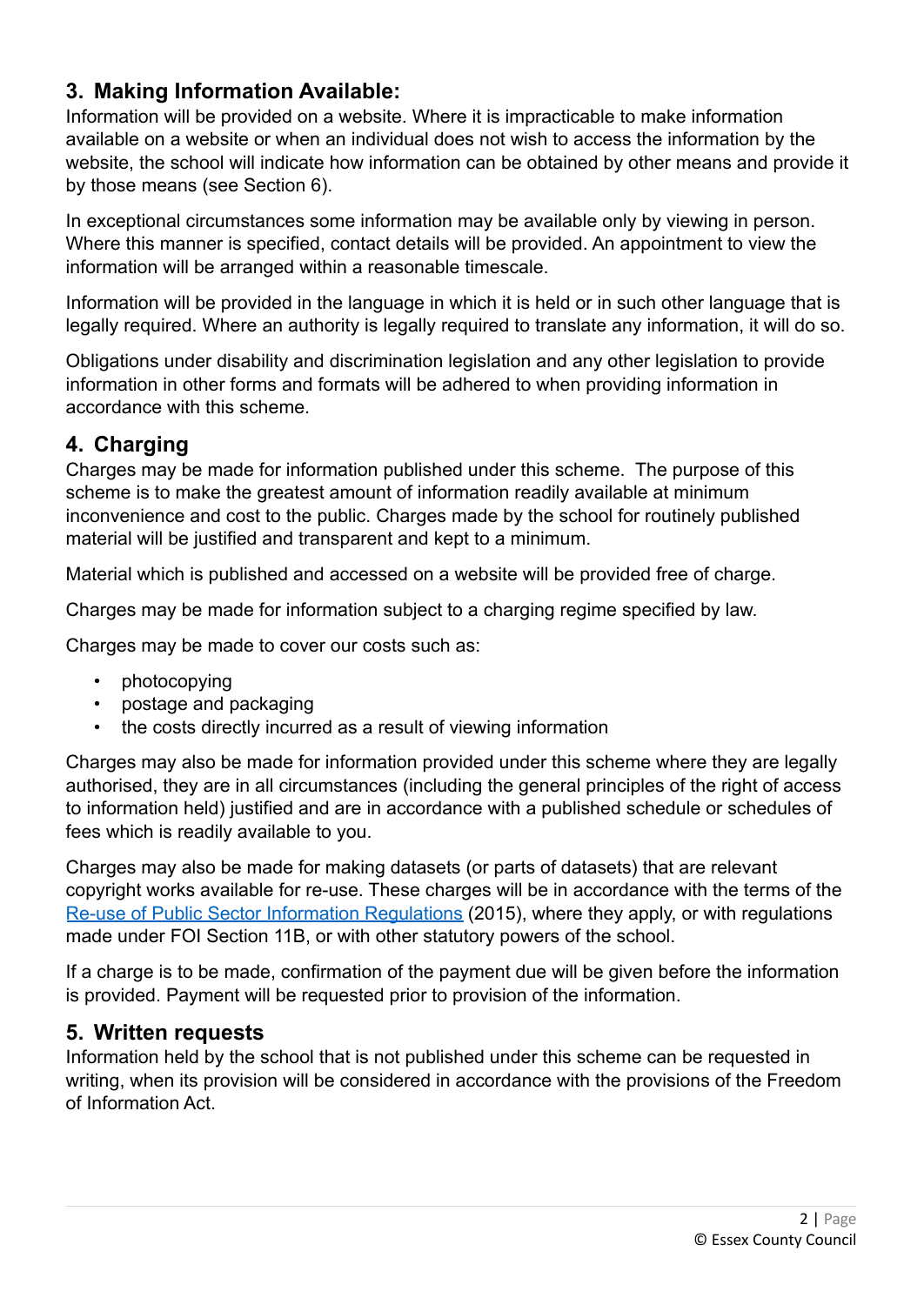## **6. The Scheme**

## **Class 1 - Who we are and what we do**

For example: Organisational information, staffing structures, locations and contacts. This will be current information only. This information may be available on our website or in hard copy or both.

### **Information to be published**

**Who's who in the school**

**Who's who on the governing body and the basis of their appointment**

**Instrument of Government**

**Contact details for the Head teacher and for the governing body (named contacts where possible with telephone number and email address (if used))**

**School prospectus**

**Annual Report**

**Staffing structure**

**School session times and term dates**

## **Class 2 – What we spend and how we spend it**

**For example: Financial information relating to projected and actual income and expenditure, procurement, contracts and financial audit. Current and previous financial year as a minimum. This information may be available on our website or in hard copy or both.**

### **Information to be published**

**Annual budget plan and financial statements Capitalised funding Additional funding Procurement and projects Pay policy Staffing and grading structure**

**Governors' allowances**

## **Class 3 – What our priorities are and how we are doing**

**For example: Strategies and plans, performance indicators, audits, inspections and reviews). Current information as a minimum. This information may be available on our website or in hard copy or both.**

## **Information to be published**

## *School profile:*

- **● Government supplied performance data**
- **●** The latest Ofsted report:
	- Summary
	- Full report

## **Performance management policy and procedures adopted by the governing body. Schools future plans**

**Every Child Matters – policies and procedures**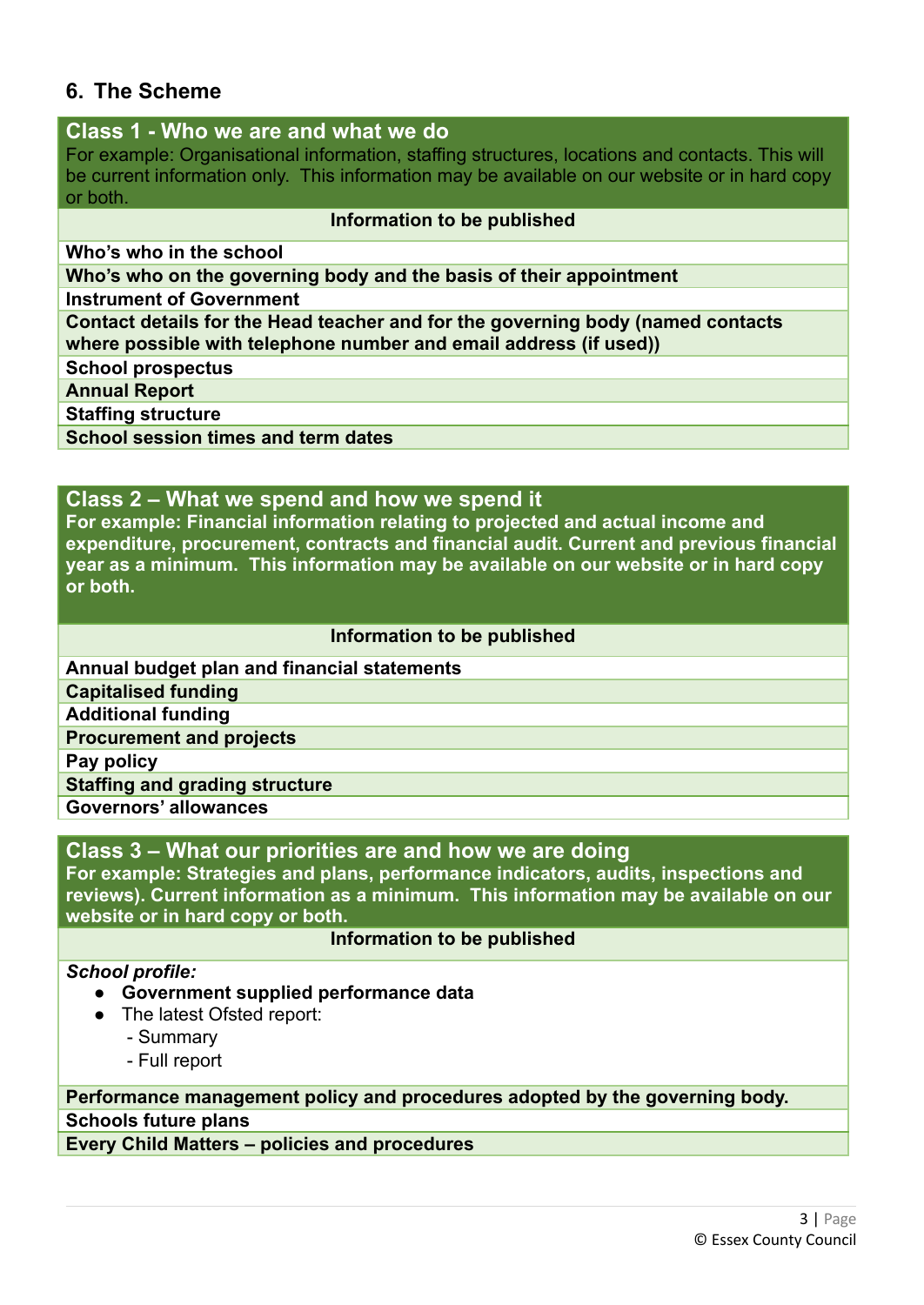## **Class 4 – How we make decisions**

**For example: Decision making processes and records of decisions. Current and previous three years as a minimum. This information may be available on our website or in hard copy or both.**

### **Information to be published**

**Admissions policy/decisions (not individual admission decisions) Agendas of meetings of the governing body and (if held) its sub-committees Minutes of meetings (as above) – this will exclude information that is properly regarded as private to the meetings.**

## **Class 5 – Our policies and procedures**

**For example: Current written protocols, policies and procedures for delivering our services and responsibilities. Current information only. This information may be available on our website or in hard copy or both.**

### **Information to be published**

### *School policies including:*

- **● Charging and remissions policy**
- **● Health and Safety**
- **● Complaints procedure**
- **● Staff conduct policy**
- **● Discipline and grievance policies**
- **● Staffing structure implementation plan**
- **● Information request handling policy**
- **● Equality and diversity (including equal opportunities) policies**

## **Staff recruitment policies**

*Pupil and curriculum policies, including:*

- **● Home-school agreement**
- **● Curriculum**
- **● Sex education**
- **● Special educational needs**
- **● Accessibility**
- **● Race equality**
- **● Collective worship**
- **● Careers education**
- **●** Pupil discipline

*Records management and personal data policies, including:*

- **● Information security policies**
- **● Records retention destruction and archive policies**
- **●** Data protection (including information sharing policies)

## *Charging regimes and policies:*

**This should include details of any statutory charging regimes. Charging policies should include charges made for information routinely published. They should clearly state what costs are to be recovered, the basis on which they are made and how they are calculated.**